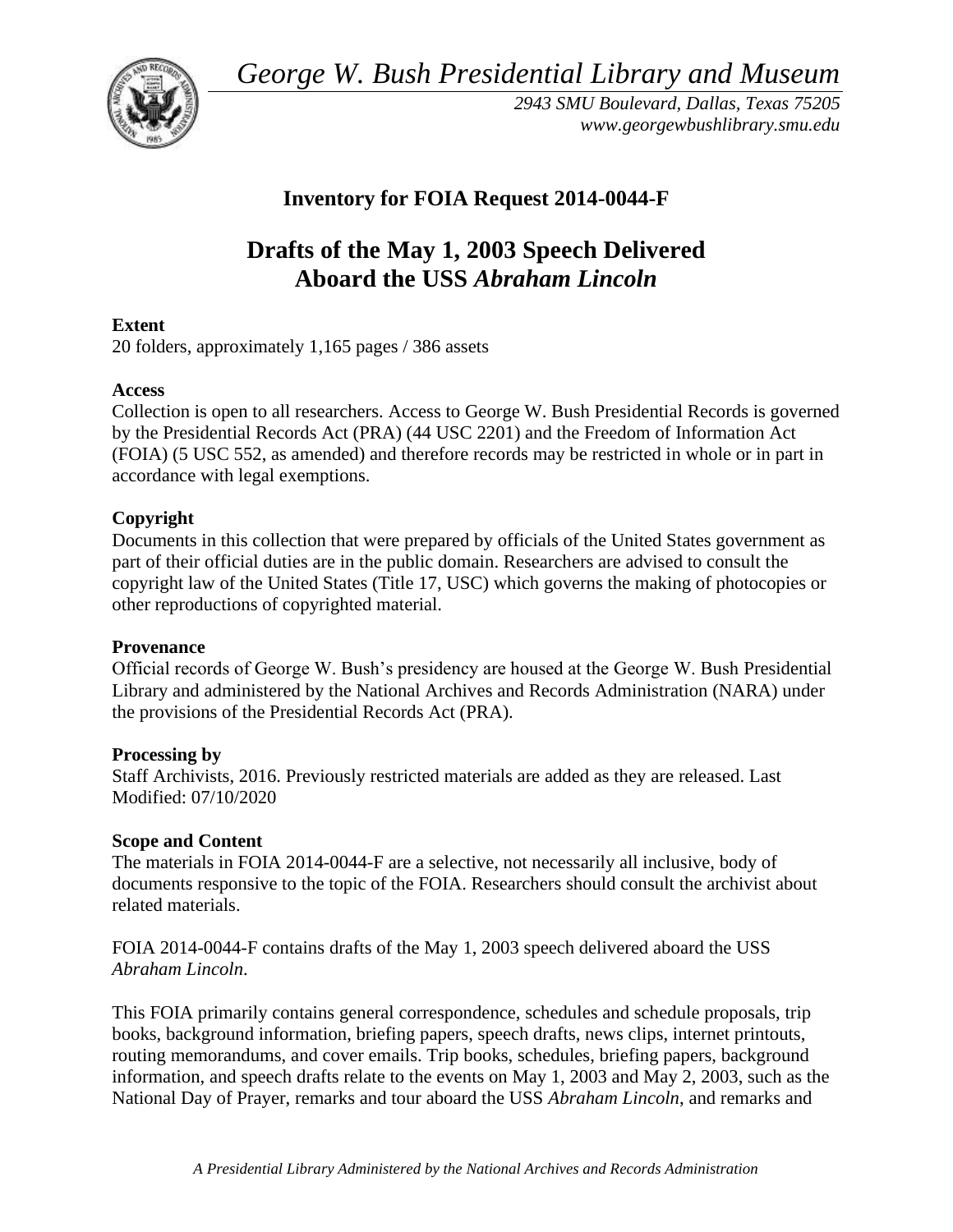tour at United Defense Industries. Additionally, there are carrier deployment lists and background information on naval commanders.

### **System of Arrangement**

 The materials in FOIA 2014-0044-F are a systematic body of documents responsive to the topic of the FOIA. Researchers should consult an archivist about related materials.

Documents responsive to this FOIA were found in these collection areas – White House Office of Records Management (WHORM) Subject Files, Staff Member Office Files and George W. Bush Presidential Electronic Records.

Staff Member Office Files are maintained at the folder level by staff members within their individual offices and document all levels of administration activity.

Staff Member Office Files are processed at the folder level, that is, individual documents are not selected and removed from a folder for processing. While this method maintains folder integrity, it frequently results in the incidental processing of documents that are not wholly responsive to the subject area.

WHORM Subject Files are processed at the document level.

The WHORM Subject File compiled by the White House Office of Records Management is comprised of a series of documents assigned a letter/number combination and filed in a subject category. A complete listing of the subject categories including a detailed description of each category is available in our research room and on our website at <www.georgewbushlibrary.smu.edu>

The Executive Office of the President (EOP) instance of the Electronic Records Archive (ERA) contains electronic records created or received by President George W. Bush. These records are stored in Search and Access Sets (SAS) that represent their originating computer program, such as Exchange Email or the Worker and Visitor Entry System (WAVES). In addition to records captured from the White House's electronic systems, EOP-ERA also contains records from the home and shared drives used by White House staff.

George W. Bush Presidential Electronic Records are a unique segment preserved in an electronic system separate from the Electronic Records Archive (ERA). The records are processed by topic, printed, and filed in folders. Folders are arranged by Search and Access Set and thereunder by date.

 duties carried out by the George W. Bush administration and include record types such as email, George W. Bush Presidential Electronic Records contain electronic records created or received by members of the White House staff, as well as the Commission on Weapons of Mass Destruction. These frequently classified records document the daily constitutional and statutory email attachments, Night Notes, and cables.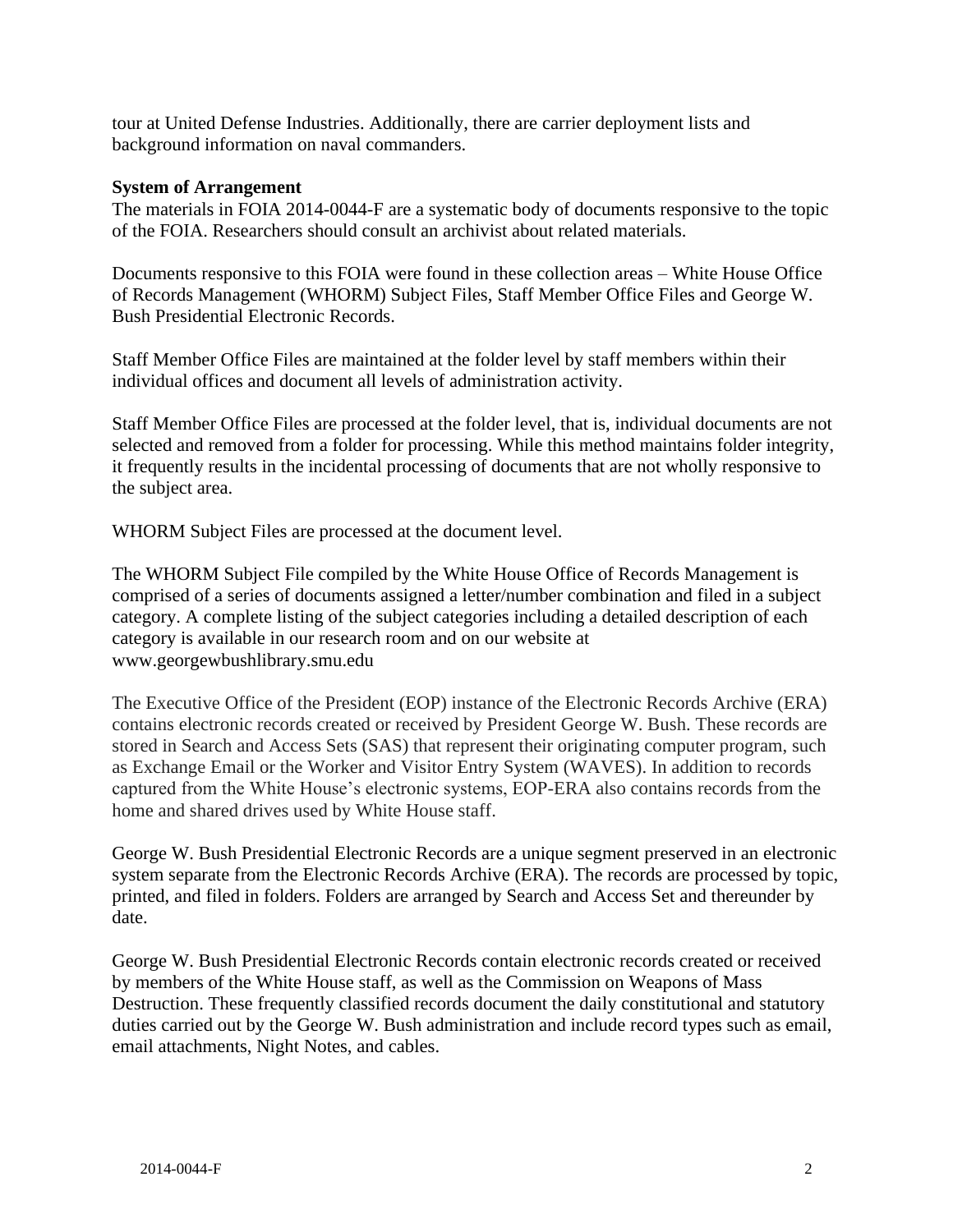The following is a list of electronic search results lists (SRLs) and folders processed in response to FOIA 2014-0044-F:

#### *George W. Bush Electronic Records*

ARMS contains 67 assets. Exchange contains 282 assets. WHO contains 37 assets.

# *George W. Bush Textual Records*

**Box 1** 

#### **Records Management, White House Office of**

```
Subject Files – FG001-07 (Briefing Papers)
```
05/01/2003 [539730]

Subject Files – SP811-01 (Remarks in California 05/01-02/2003)

560814 [1] 560814 [2] 560814 [3] 560814 [4] 560814 [5]

### **Staff Member Office Files**

National Security Council - Records and Access Management

PRS Originals Files

0304074

Communications, White House Office of

Bartlett, Daniel (Dan) – Chron Files

05/01/2003 Address to the Crew

#### Speechwriting, White House Office of

Campbell, Anne

USS Abraham Lincoln in California, 05/01/2003

Drouin, Lindsey

Remarks at USS Lincoln, 05/01/2003 [1]

Remarks at USS Lincoln, 05/01/2003 [2]

Staff Secretary, White House Office of the

Miers, Harriet E. - Confidential Files

05/01/2003 - 05/02/2003 [Presidential Briefing Papers] [1]